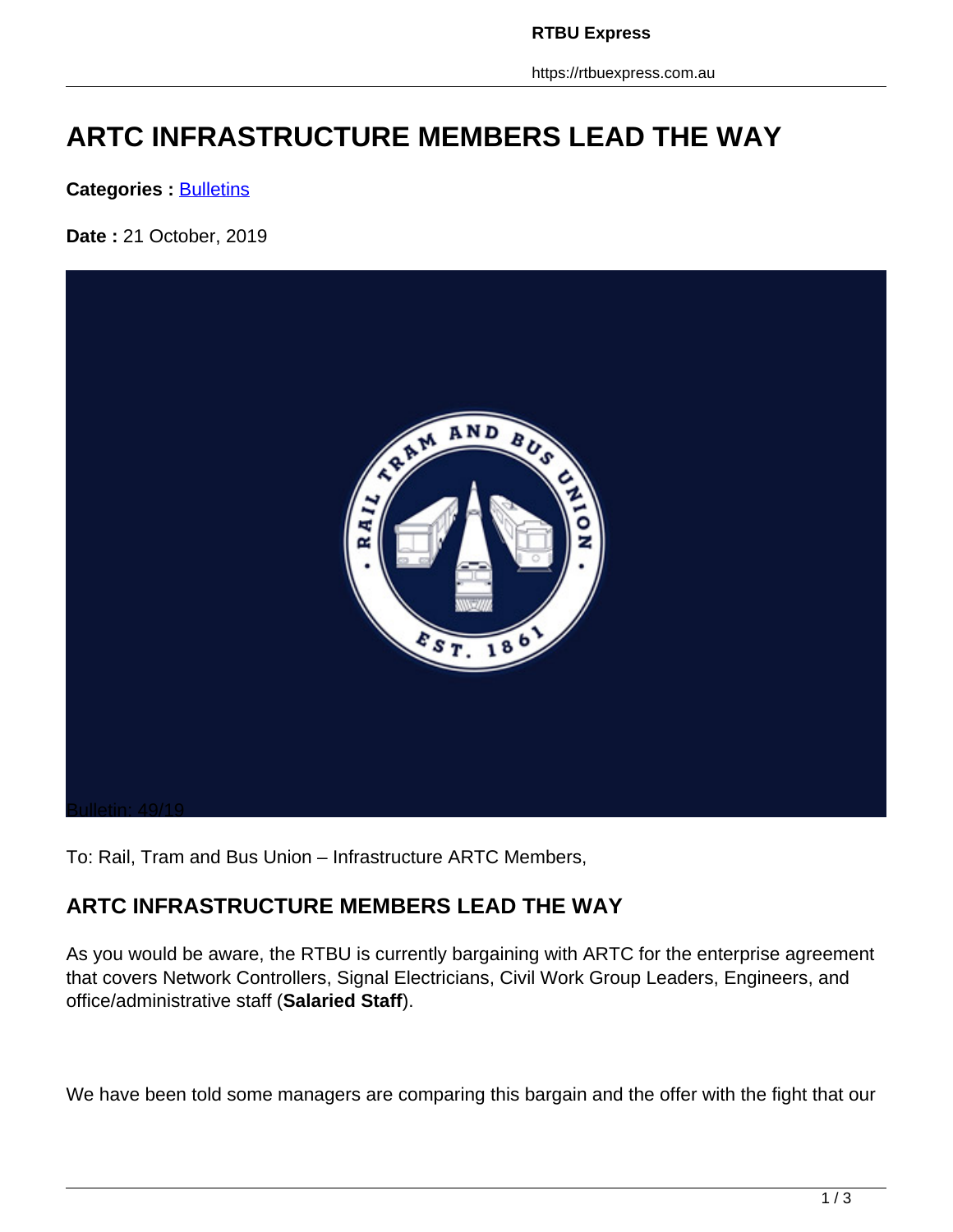infrastructure members had over the last few years.

This round of ARTC bargaining was (and is) shallow and pointless. ARTC plainly wanted a roll-over agreement with no changes to avoid the fight that infrastructure put them through in 2017 and 2018. Nothing is more telling than the wage offer ARTC put on the table.

ARTC put an offer of 3% per year of the agreement to avoid the looming fight with the other part of its workforce. It knew this would be an attractive number to employees in today's economic climate. Considering the struggle that infrastructure members endured to achieve their pay increase last year, it's obvious that ARTC has limped away with a bloody nose and does not want another fight.

#### **RTBU infrastructure members fought and won and the offer to the Salaried Staff at ARTC and it proves that infrastructure members are still winning**.

There is no doubt that this offer was made because of the blood, sweat and tears of our staunch Infrastructure members, and the financial hits they took to show ARTC they were not going to give in to a disrespectful boss and a substandard agreement.

What the offer made to settle this agreement shows is that ARTC bruise like the rest of us. This puts infrastructure members in good stead to take up the fight again in 2021. It's important that we periodically remind ARTC that we have not gone away and that we expect respect when it comes to negotiating another agreement.

It's important that the offer put to Salaried Staff isn't seen by infrastructure members as punishment for the fight they put to ARTC. Quite the opposite, it shows that collective power has knock-on effects and that everyone benefits when the boss knows you won't back down.